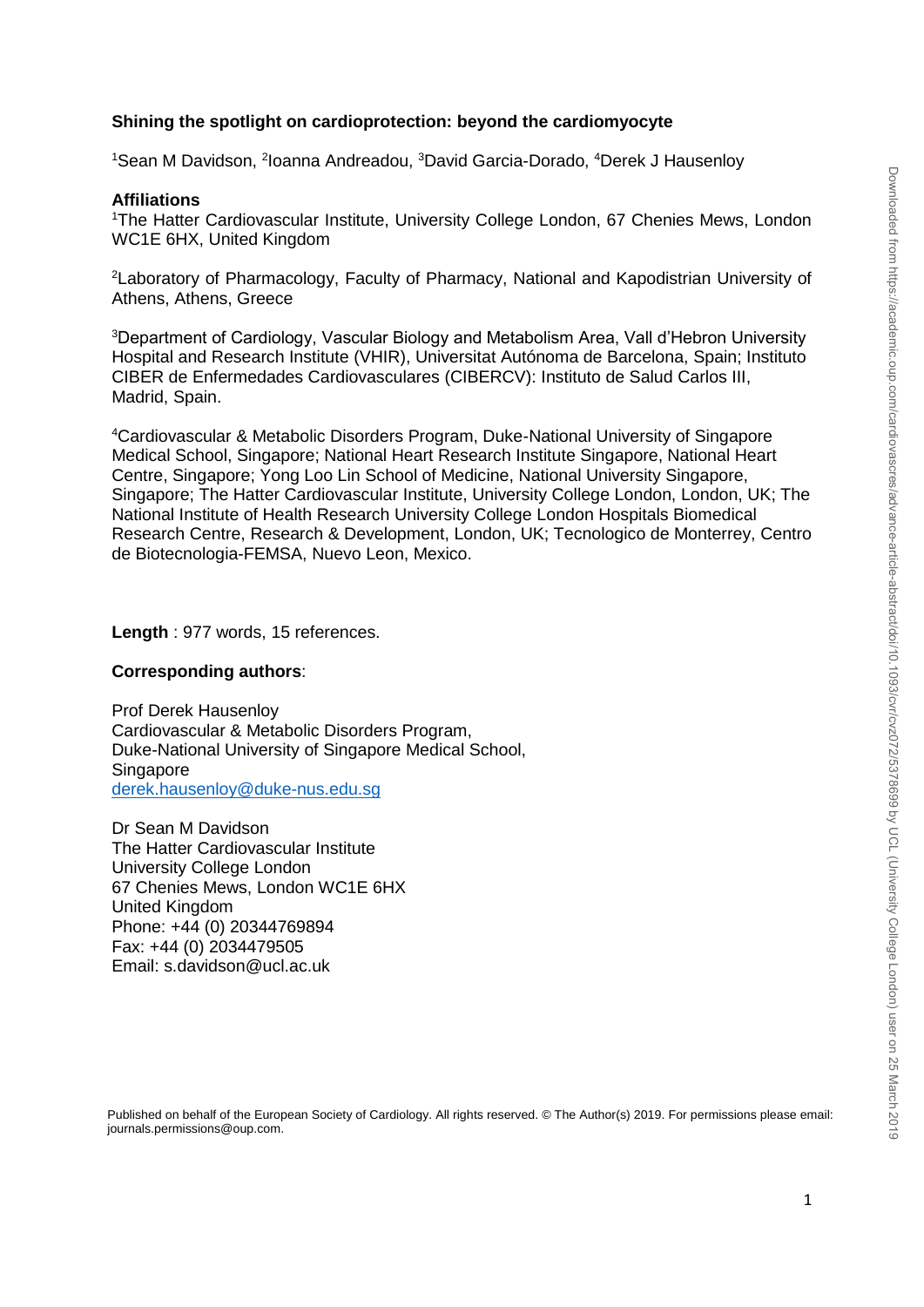Although mortality from acute myocardial infarction (AMI) is on the decline, the incidence and severity of heart failure following AMI is on the rise. As such, there is still an unmet need to discover effective therapies for reducing myocardial infarct (MI) size and preventing adverse left ventricular (LV) remodelling following AMI. Unfortunately, a large number of cardioprotective therapies, which have been demonstrated to be effective in pre-clinical animal studies, have failed to be translated into the clinical setting for patient benefit. The reasons for this are multiple and complex, and have been extensively discussed in the literature.<sup>1</sup> In brief, they include the use of animal acute myocardial ischaemia/reperfusion (I/R) injury models which do not adequately represent the typical AMI patient, lack of rigour in pre-clinical testing of cardioprotective therapies before proceeding to clinical studies, and inappropriate clinical study design. Another key factor relates to the cardioprotective strategy itself, which is more often than not is directed to a single target located within the cardiomyocyte. However, acute myocardial I/R injury is a complex phenomenon, with many non-cardiomyocyte players and factors contributing to the pathophysiology underlying this condition. These include immune cells (such as neutrophils, monocytes/macrophages, lymphocytes and dendritic cells), the innate immune response (such as danger-associated molecular patterns and inflammasomes), platelets, circulating factors (such as extracellular vesicles) and cells (such as erythrocytes), the coronary vasculature and endothelial cells, and cardiac innervation. Therefore, investigating cardioprotective therapies directed to these non-cardiomyocyte cells and factors increase the likelihood of success in terms of translating cardioprotection into the clinical setting for patient benefit.

This spotlight issue which includes several major reviews on cardioprotection by leading researchers in the field, addresses the important question of the role of non-cardiomyocytes in I/R injury and cardioprotection. For instance, it is increasingly recognised that the coronary circulation is both culprit and victim of  $AMI<sup>2</sup>$  Clearly, occlusion of the epicardial coronary artery is the primary cause of ischaemia, and it must be reperfused to salvage the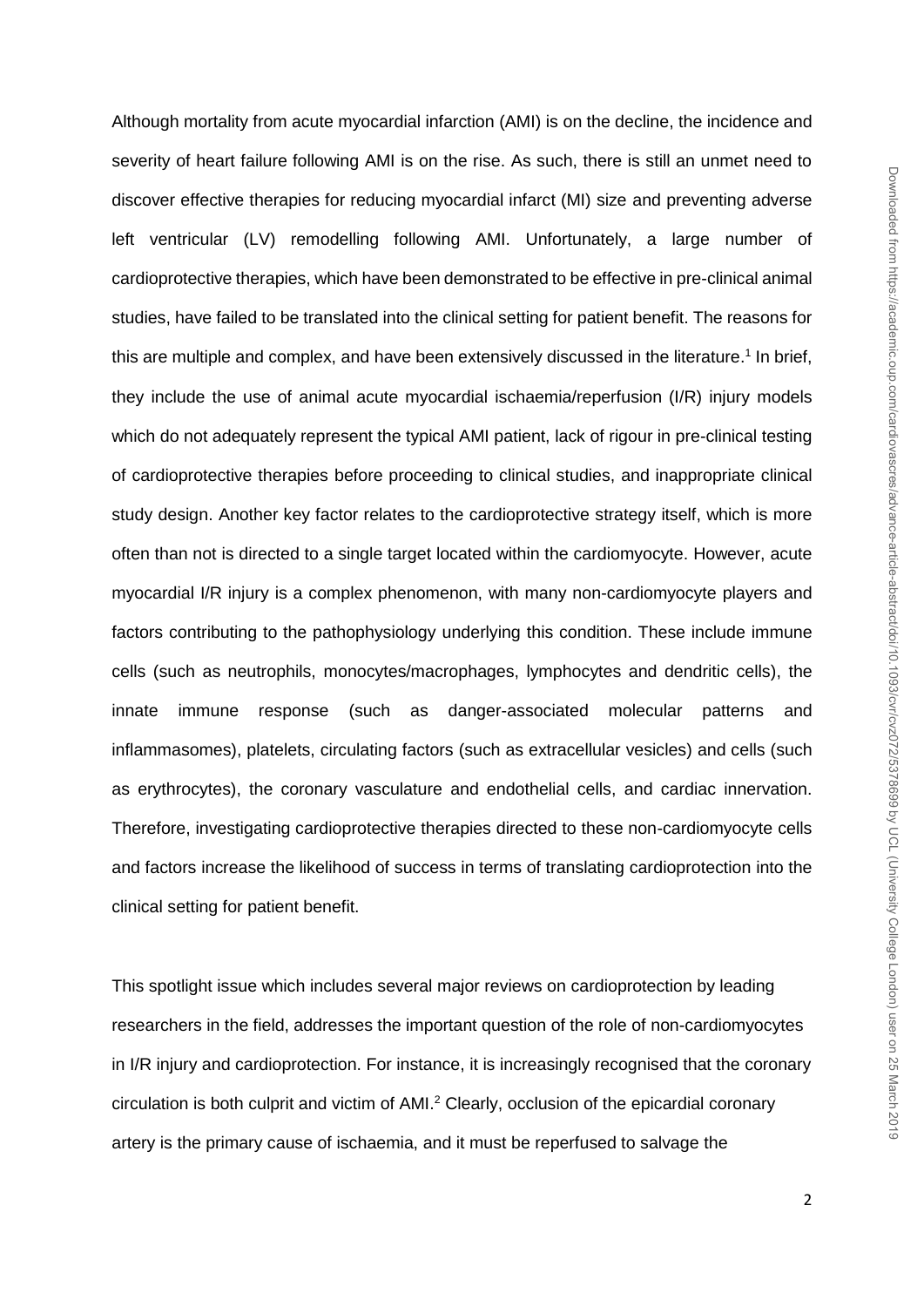myocardium. However, coronary microembolisation and soluble factors released from the culprit lesion can directly damage the endothelium resulting in platelet activation and leukocyte adherence, vasoconstriction, and eventually no-reflow, microvascular obstruction and intramyocardial haemorrhage. Therefore, the endothelium represents a critical, yet largely overlooked target in I/R, as reviewed in this issue.<sup>2</sup> Platelets and leukocytes represent additional important targets for cardioprotection that are discussed in a second review in this series.<sup>3</sup> As an example of this, nanoparticles incorporating an inhibitor of tolllike receptor 4 were shown to decrease myocardial I/R injury by inhibiting monocytemediated inflammation in mice.<sup>4</sup>

Another type of circulating factor that is exciting a great deal of interest as potential cardioprotective agents are extracellular vesicles (EVs), such as microvesicles and exosomes. Two intriguing research articles in this issue<sup>5, 6</sup> add to the accumulating data that both resident and exogenously administered cells can protect the heart via paracrine mechanisms involving the release of  $EVs.<sup>7</sup>$  In the first of these articles, a multitude of data shows that cardiac fibroblasts secrete EVs (exosomes and/or microvesicles) that exert cardioprotection via their delivery of miR-423-3p and effects on the downstream effector RAP2C.<sup>5</sup> In the second article, mesenchymal stromal cell-derived exosomes were found to attenuate acute myocardial I/R injury via miR-182-regulated macrophage polarisation.<sup>6</sup>

Platelets are a major source for a large proportion of circulating EVs and additionally release a smorgasbord of potent vasoactive substances. They are therefore key players in I/R injury and cardioprotection – and they receive particular attention in several of the spotlight reviews.<sup>3,</sup>  $8, 9$  Platelets respond rapidly to vascular damage, are activated early during I/R, interacting with various parts of the immune response. Although the major response of the adaptive immune response typically commences 24-48 h after I/R, it plays a central role in post-AMI LV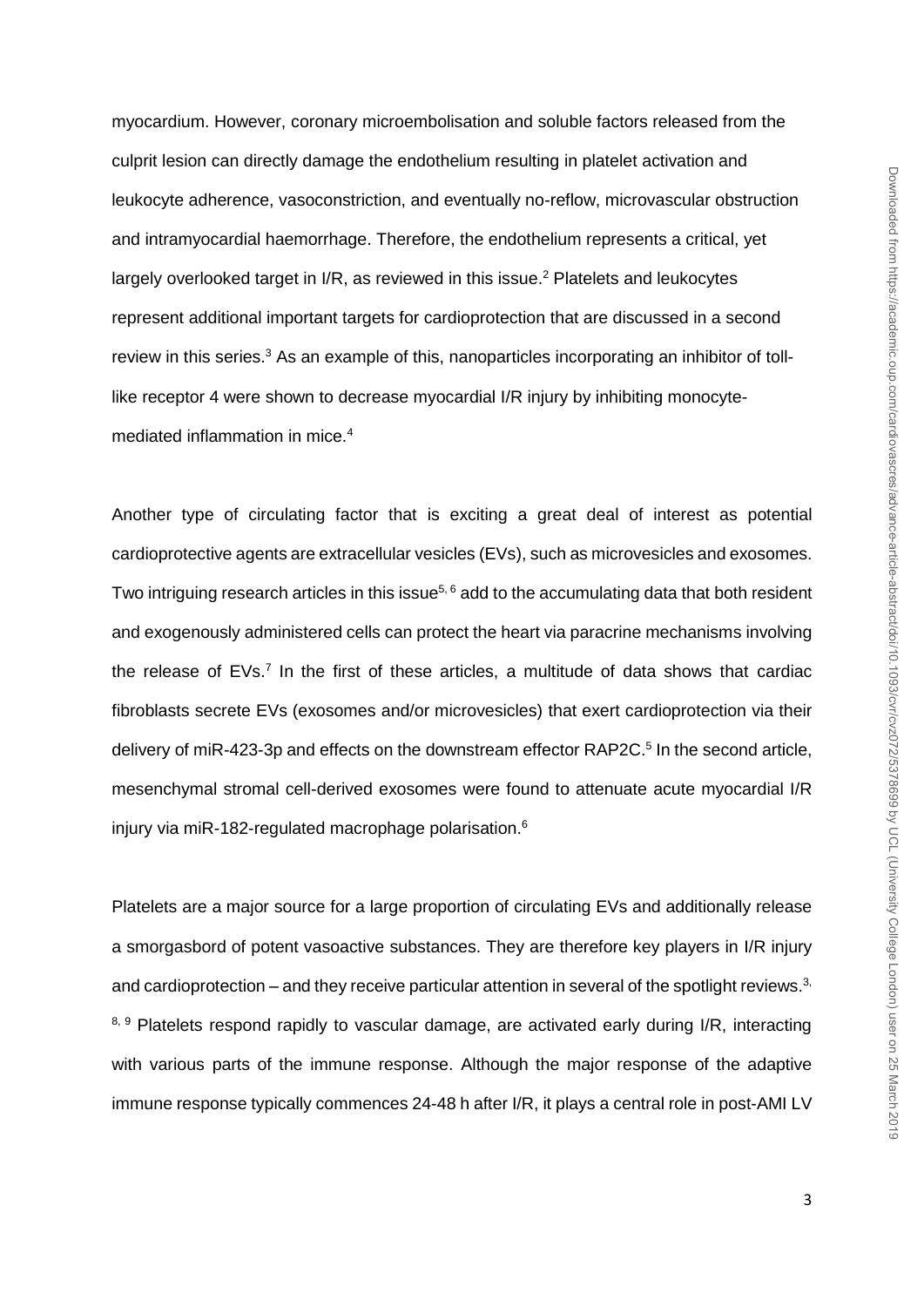remodelling and potential subsequent heart failure as discussed in a review of novel therapeutic opportunities.<sup>10</sup>

The heart is innervated by a dense cardiac network of parasympathetic and sympathetic nerves, that interact with the intrinsic cardiac nerve system to influence myocardial rhythm and contractile function, susceptibility to acute I/R injury and cardioprotection, a fascinating topic which is reviewed in this issue.<sup>11</sup> Importantly, cardiac innervation contributes to endogenous cardioprotective strategies such as ischaemic preconditioning and remote ischaemic conditioning, and nerve stimulation may therefore provide a novel therapeutic strategy for cardioprotection.

In some scenarios, such as pressure overload, the response of the left and right ventricles can be quite different. Although genetic deletion of UCP2 (UCP2<sup>-/-</sup>) protected against cardiac hypertrophy and failure in a classical model of left ventricular pressure overload, hearts from these mice were shown to be well preserved against additional pressure overload (severe pulmonary hypertension), partly due to different effects on fibroblasts.<sup>12</sup> Thus, non-myocytes are important in the adaption of the right ventricle to pressure overload.

A major challenge for successful clinical translation of cardioprotection is the high prevalence of advanced age, co-morbidities (diabetes, hypertension, etc) and co-treatments (platelet inhibitors, statins etc) in the patient population.<sup>13</sup> These factors raise the threshold necessary to attain successful cardioprotection, and have led to the suggestion that multiple combined approaches are necessary, targeting not just the cardiomyocytes, but other cell types in the heart.<sup>14</sup> Interestingly, new data presented here suggests that novel pharmacological inhibitors of GSK3β are able to reduce MI size further than that achieved with an inhibitor of the mitochondrial permeability transition pore.<sup>15</sup> These results offer a glimmer of hope in attaining the elusive goal of optimal cardioprotection.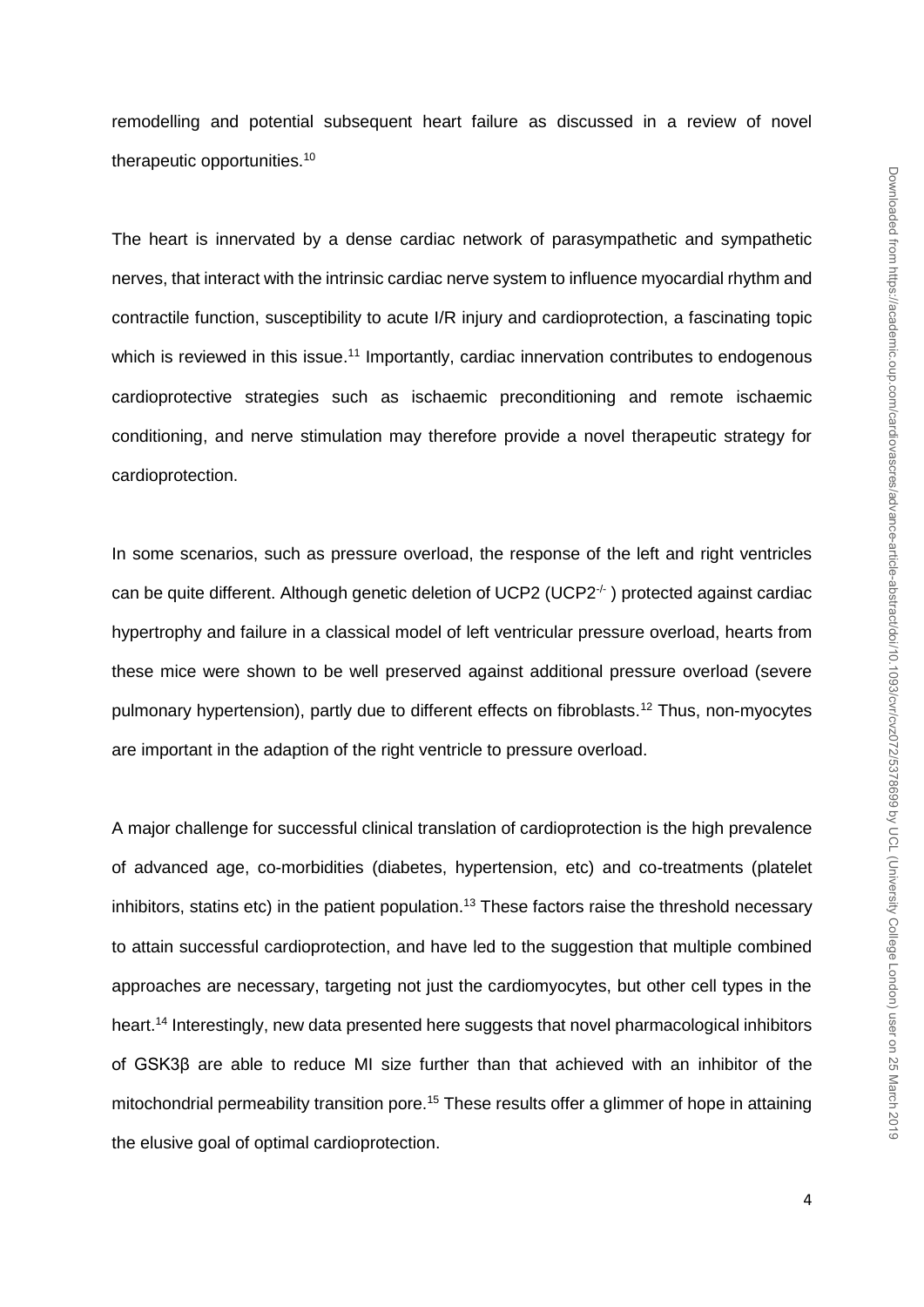Reading the reviews in this spotlight issue, it becomes clear that none of these processes act independently, but act as part of a co-ordinated systemic response. Consequently, it is hardly surprising that targeting just one aspect in isolation should be insufficient for maximal protection. It is hoped that these broad reviews of the systemic response to I/R and the identification of the most promising targets for cardioprotection, will provide the inspiration to investigate how non-cardiomyocytes can contribute to cardioprotective strategies.

# **Funding**

This work was supported by the British Heart Foundation [PG/16/85/32471 and PG/18/44/33790 to SD; FS/10/039/28270 to DJH] and the National Institute for Health Research University College London Hospitals Biomedical Research Centre [SD and DJH]; Duke-National University Singapore Medical School [to DJH]; Singapore Ministry of Health's National Medical Research Council under its Clinician Scientist-Senior Investigator scheme [NMRC/CSA-SI/0011/2017 to DJH] and Collaborative Centre Grant scheme [NMRC/CGAug16C006 to DJH); Singapore Ministry of Education Academic Research Fund Tier 2 [MOE2016-T2-2-021 to DJH]; the Instituto de Salud Carlos III, CIBERCV-Instituto de Salud Carlos III, Spain (grant CB16/11/00479, co-funded with European Regional Development Fund-FEDER contribution to [DGD])

This article is based upon work from COST Action EU-CARDIOPROTECTION CA16225 supported by COST (European Cooperation in Science and Technology).

# **Conflicts of Interest**

The authors declare no conflicts of interest

### **References**

- 1. Lecour S, Bøtker HE, Condorelli G, Davidson SM, Garcia-Dorado D, Engel FB, Ferdinandy P, Heusch G, Madonna R, Ovize M, Ruiz-Meana M, Schulz R, Sluijter JP, Van Laake LW, Yellon DM, Hausenloy DJ. ESC working group cellular biology of the heart: position paper: improving the preclinical assessment of novel cardioprotective therapies. *Cardiovasc Res* 2014;**104**:399-411.
- 2. Hausenloy DJ, Chilian W, Crea F, Davidson SM, Ferdinandy P, Garcia-Dorado D, van Royen N, Schulz R, Heusch G. The coronary circulation in acute myocardial ischaemia/reperfusion injury - a target for cardioprotection. *Cardiovasc Res* 2018.
- 3. Davidson SM, Andreadou I, Barile L, Birnbaum Y, Cabrera-Fuentes HA, Cohen MV, Downey JM, Girao H, Pagliaro P, Penna C, Pernow J, Preissner KT, Ferdinandy P.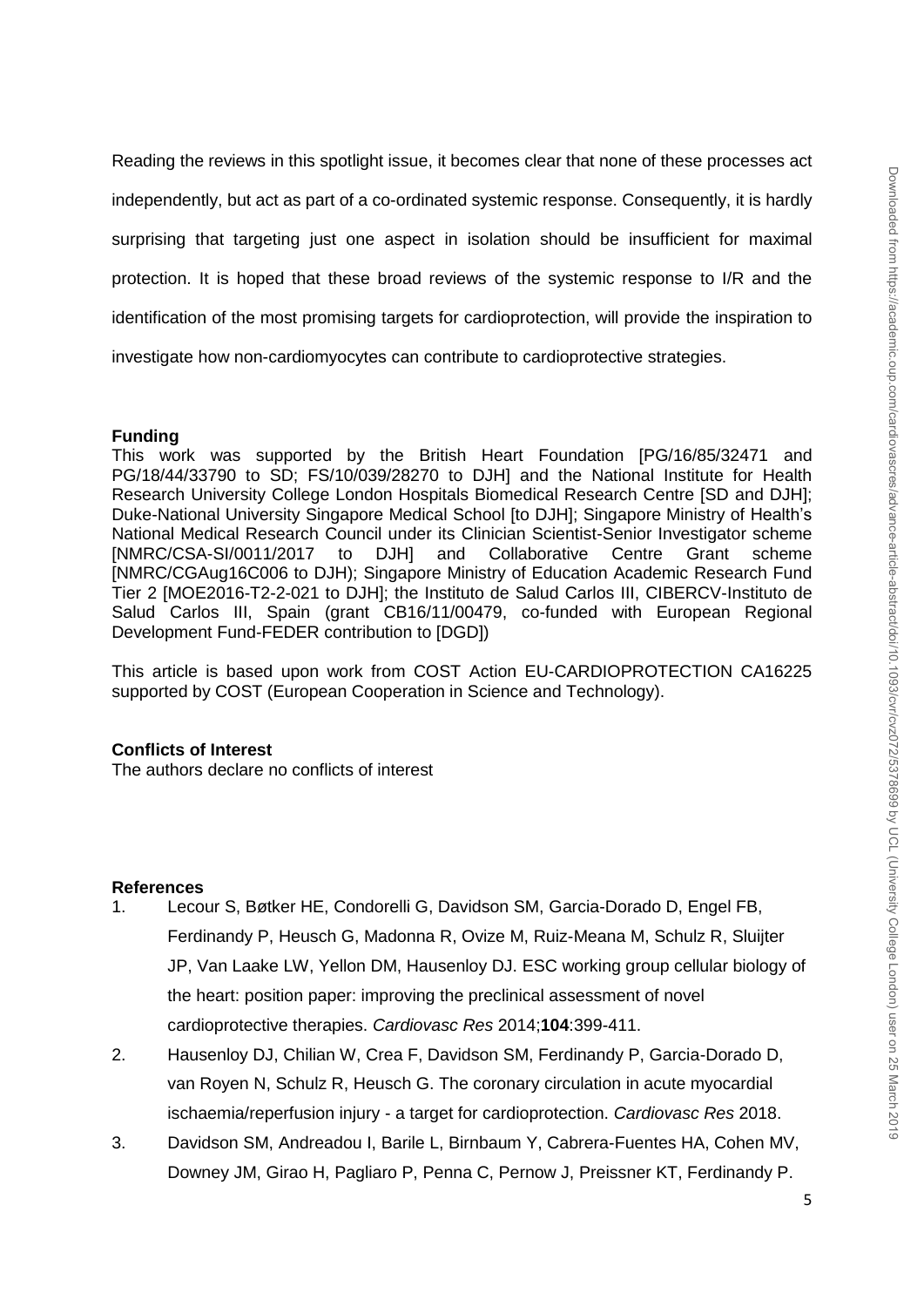Circulating blood cells and extracellular vesicles in acute cardioprotection. *Cardiovasc Res* 2018.

- 4. Fujiwara M, Matoba T, Koga J, Okahara A, Funamoto D, Nakano K, Tsutsui H, Egashira K. Nanoparticle incorporating Toll-like receptor 4 inhibitor attenuates myocardial ischaemia-reperfusion injury by inhibiting monocyte-mediated inflammation in mice. *Cardiovasc Res* 2019;**In Press**.
- 5. Luo H, Li X, Li T, Zhao L, He J, Zha L, Qi Q, Yu Z. Exosomes/microvesicles microRNA-423-3p derived from cardiac fibroblasts mediates the cardioprotective effects of ischemic postconditioning. *Cardiovasc Res* 2018.
- 6. Zhao J, Li X, Hu J, Chen F, Qiao S, Sun X, Gao L, Xie J, Xu B. Mesenchymal Stromal Cell-Derived Exosomes Attenuate Myocardial Ischemia-Reperfusion Injury through miR-182-Regulated Macrophage Polarization. *Cardiovasc Res* 2019.
- 7. Sluijter JPG, Davidson SM, Boulanger CM, Buzas EI, de Kleijn DPV, Engel FB, Giricz Z, Hausenloy DJ, Kishore R, Lecour S, Leor J, Madonna R, Perrino C, Prunier F, Sahoo S, Schiffelers RM, Schulz R, Van Laake LW, Ytrehus K, Ferdinandy P. Extracellular vesicles in diagnostics and therapy of the ischaemic heart: Position Paper from the Working Group on Cellular Biology of the Heart of the European Society of Cardiology. *Cardiovasc Res* 2018;**114**:19-34.
- 8. Ziegler M, Wang X, Peter K. Platelets in Cardiac Ischaemia/Reperfusion Injury A Promising Therapeutic Target. *Cardiovasc Res* 2019.
- 9. Zuurbier CJ, Abbate A, Cabrera-Fuentes HA, Cohen MV, Collino M, De Kleijn DPV, Downey JM, Pagliaro P, Preissner KT, Takahashi M, Davidson SM. Innate immunity as a target for acute cardioprotection. *Cardiovasc Res* 2018.
- 10. Andreadou I, Cabrera-Fuentes H, Devaux D, Frangogiannis NG, Frantz S, Guzik T, Liehn EA, da Costa Gomes CP, Schulz R, Hausenloy DJ. Immune cells as targets for cardioprotection: New players and novel therapeutic opportunities. *Cardiovasc Res*  2019.
- 11. Hausenloy DJ, Botker HE, Ferdinandy P, Heusch G, Ng GA, Redington A, Garcia-Dorado D. Cardiac innervation in acute myocardial ischaemia/reperfusion injury and cardioprotection. *Cardiovasc Res* 2019.
- 12. Esfandiary A, Kutsche H, Schreckenberg R, Weber M, Pak O, Kojonazarov B, Sydykov A, Hirschhäuser C, Wolf A, Haag D, Hecker M, Fink L, Seeger W, Ghofrani HA, Schermuly RT, Weißmann N, Schulz R, Rohrbach S, Li L, Sommer N, Schlüter K-D. Protection against pressure overload-induced right heart failure by uncoupling protein 2 silencing *Cardiovasc Res* 2019.